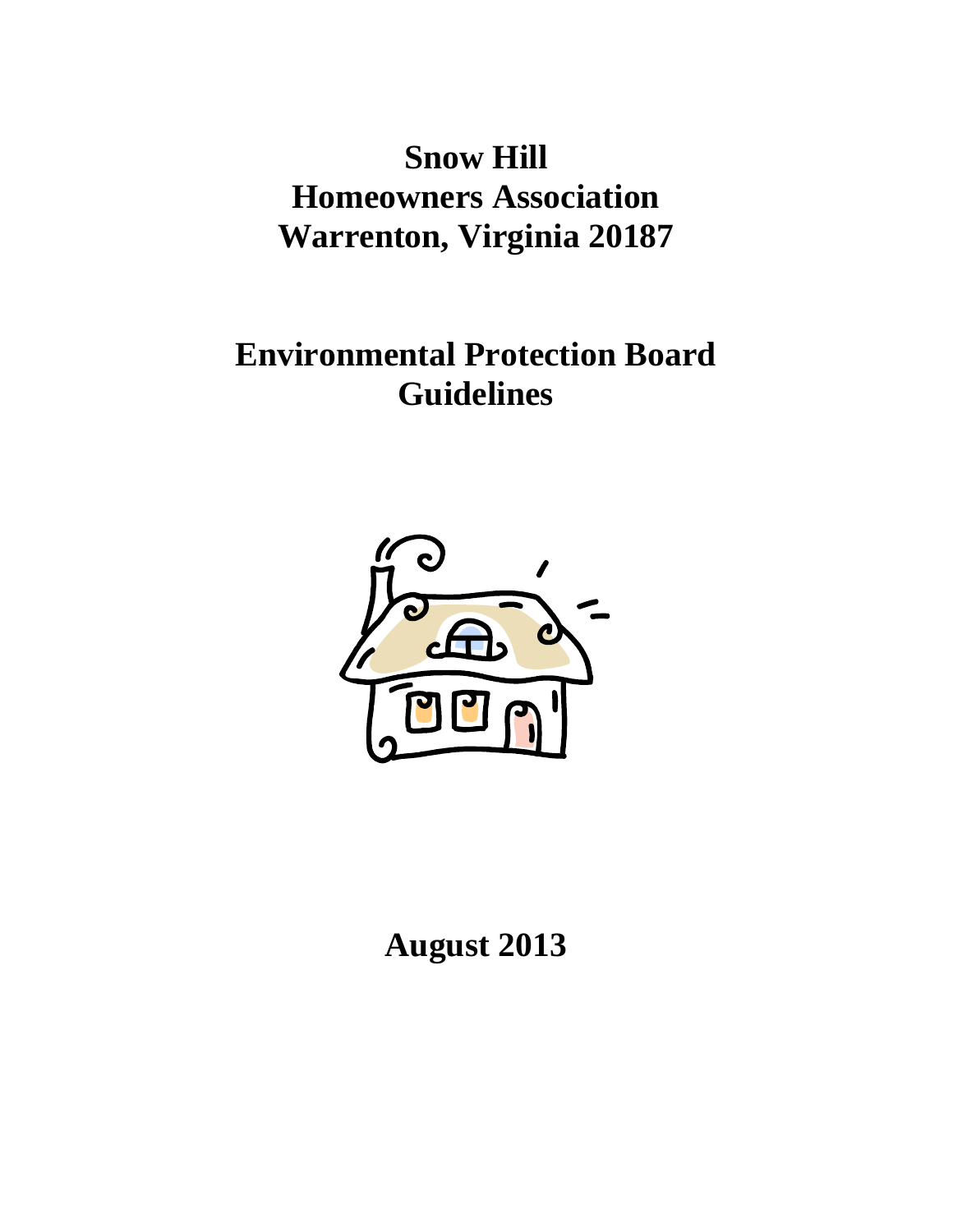### **Snow Hill Homeowners Association**

## **Environmental Protection Board Guidelines**

# **INTRODUCTION**

The Environmental Protection Board (EPB) is a committee of the Homeowner's Association. It is established as provided in the by-laws of the association, charged with the duties and responsibilities as outlined in the Declarations of Protective Covenants and Restrictions for Snow Hill phases I, II, III and IV. Its purpose is to perform the acts and functions established by the by-laws and those necessary to review all specifications and plans for any and all improvements to properties within Snow Hill. **If building permits are required, the homeowner is responsible for obtaining them and having the required inspections by Fauquier County.**

Specifically the EPB is responsible for:

- Reviewing, evaluating and approving or disapproving all written applications for exterior modifications and new construction;
- Ensuring that all improvements, constructions, landscaping and alterations on lands within the properties conform to and harmonize with existing surroundings and structures;
- Investigating all reported or alleged violations which do not conform to the covenants; and
- Investigating reported or alleged exterior alterations where there may be no application on file. Any alterations made after May 2002 should have an application on file.

It is not the intent of the EPB or these guidelines to discourage homeowners from making improvements. Rather, the goal is to insure such improvements are consistent with the design of the community and are in accord with the covenants.

It is expected that homeowners will maintain their residences, lawns, and yards in a neat and attractive condition. This includes any external modifications. If such modifications or original structures fall into disrepair or the lawn care is neglected, the EPB may request the homeowner to effect corrective action. If the homeowner fails to correct the problem or to make such repairs, and it is considered necessary to maintain the community's appearance, the Snow Hill Homeowner's Association board of directors will hire independent contractors to do so and charge the cost to the homeowner.

The EPB guidelines are a set of references for homeowners for any and all exterior modifications that are made in Snow Hill. The guidelines are to be used by members of the community to help us maintain and enhance Snow Hill's carefully designed environment. This document is distributed to assist all homeowners in understanding the covenants in the Declaration of Covenants and Restrictions for each phase of Snow Hill. These guidelines are not intended to be all-inclusive, but rather to serve as a general guide.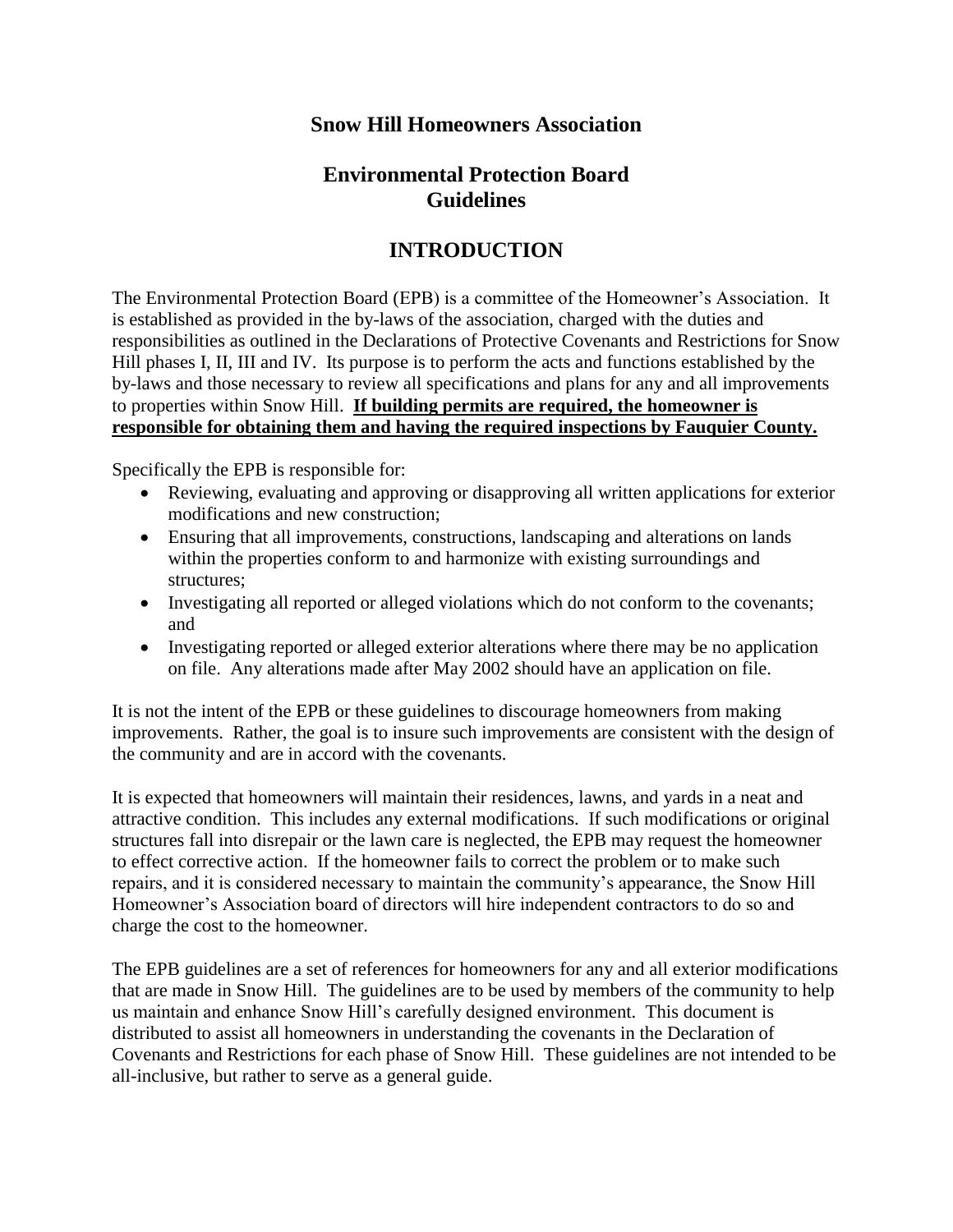### **GUIDELINES**

- **A. Fences:** Fences require EPB approval. They shall be constructed of wood, stucco, brick, stone, shrubbery, or other material approved by the EPB.
- **B. Trees:** The Covenants and Restrictions that govern Snow Hill's environment limit's the cutting of live trees to a minimum. Tree clearing is limited to areas for the building site, drain fields, gardens, driveways, and parking areas. Before cutting that next tree or if in doubt submit an application to the EBP for approval.
- **C. Storage Sheds: No** wood, plastic/Rubbermaid® or metal utility sheds (temporary or permanent) are permitted.
- **D. Patios/Decks/Gazebos:** Require EPB approval of building plans, specifications, and plot plans prior to beginning construction. Homeowners are responsible for securing all necessary Fauquier County building permits.
- **E. Playhouses/Swing-sets:** Require EPB approval prior to installation. Should be placed in the rear of the house, out of direct view from the street with consideration given to screening from roadways and adjacent properties. Depending on location, the EPB may request shrubs be planted to provide screening. Playhouses are restricted to approximately 6'x 8' and not exceed 8 feet in height.
- **F. Exterior Lighting:** Accent lighting, to include that showing a residence, landscaping, pool, walkway, or driveway, should be of low wattage and not cover a wide area, or be of high intensity No exterior lighting shall be directed outside of the applicant's property. Proposed lighting should not result in an adverse visual impact on adjoining neighbors due to its location, wattage, direction, or other features.
- **G. Recreational Toys and Play Equipment:** Must be stored in the rear of the house, out of direct view from the street where possible.
- **H. Basketball Goals:** Basketball goals are permitted when contained entirely on the homeowners' property with consideration given to the impact on adjacent properties.
- **I. Major Alterations, Swimming Pools, Hot Tubs, and Jacuzzis:** Require EPB approval of building plans, specifications and plot plans prior to beginning construction. The homeowner must secure all necessary Fauquier County building permits. This includes portable and fixed items. No construction advertising signs are permitted. However, permits required by law to be visible should be tastefully placed on the property.

#### **J. Exterior Painting:**

- **1.** Repainting or staining to match the original color needs no approval.
- **2.** Significant color changes to the house siding, doors, shutters, trim, roofing, or other appurtenant structures require EPB approval.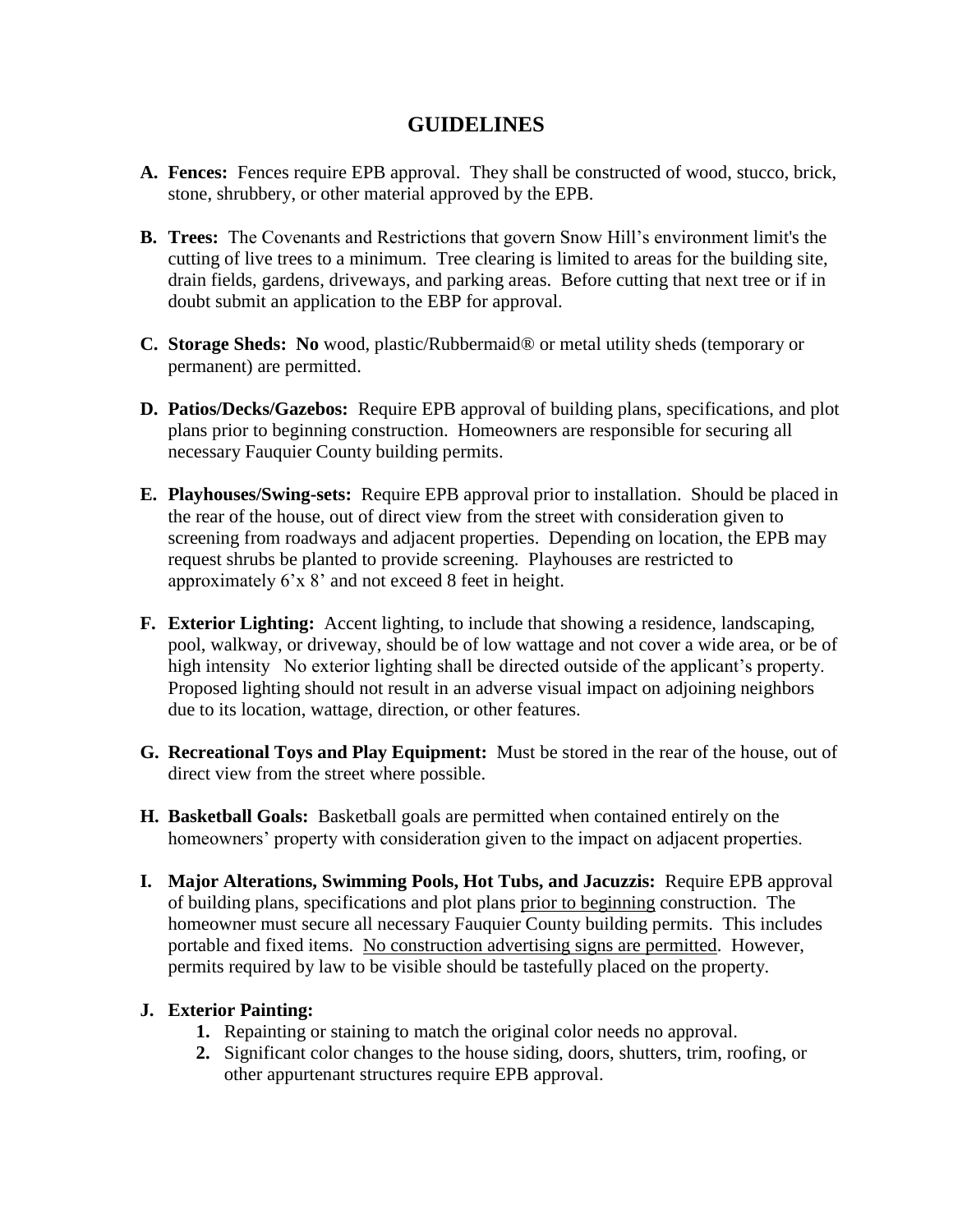**3.** Duplication of color schemes is not permitted when structures are within visible range of each other.

#### **K. Satellite Dishes/Exterior Antennas:**

- **1.** Satellite Dishes: The Telecommunication Act of 1996 (FCC Rule Paragraph 25.104f) states, "No restrictive covenant, encumbrance, homeowners association rule or other non-governmental restriction shall be enforceable to the extent that it impairs a viewer's ability to receive video programming services over a satellite antenna less that one meter in diameter."
- **2.** What this means is that although the covenants explicitly prohibit satellite antenna installation, the FCC language overrules it, allowing homeowners to install an antenna per the above guidelines.
- **3.** As you and your installer find potential locations, please consider sites that are not readily seen from streets or neighbor' property. Frequently homeowners get good reception from rear or side, roof or home mounts. Shrubbery may also help camouflage the installation.

#### **L. Miscellaneous/Additional Guidelines:**

- **1.** Exterior clothes lines or racks are not permitted, except when fully enclosed within approved utility yards.
- **2.** Holiday decorations and political signs are to be limited to the front of the homeowner's property. No displays, whether holiday, or political should be placed where they can be viewed from Hwy 29.
- **3.** Christmas decorations can be put up as early as Thanksgiving but should be taken down no later than mid-January. Other holiday decorations should be limited to 2 weeks before the holiday (such as Halloween).
- **4.** Political signs Homeowners may place a political sign in their front yard, but removed no later than the day after the election.
- **5.** Trash and garbage containers will be stored out of sight of public view except for on the days of trash collection.
- **6.** Boats, trailers, campers, or other recreational vehicles shall not be stored externally within Snow Hill.
- **7.** Lawns and lots shall be maintained in a manner consistent with the community. This includes maintenance of the road frontage.
- **8.** Signs are limited to a temporary real estate sign at the home for 'sale' and a small directional sign off Snow Hill Drive. Signs may not be placed in the center island at the front entrance or on any traffic sign posts.
- **9.** No animals or poultry, other than household pets shall be kept, bred, or maintained for commercial purposes. Fauquier County requires that dogs be leashed when outside property boundaries.
- **10.** Mini-bikes, trail bikes, go-carts, ATV's and such vehicles shall not be operated on any common area within Snow Hill.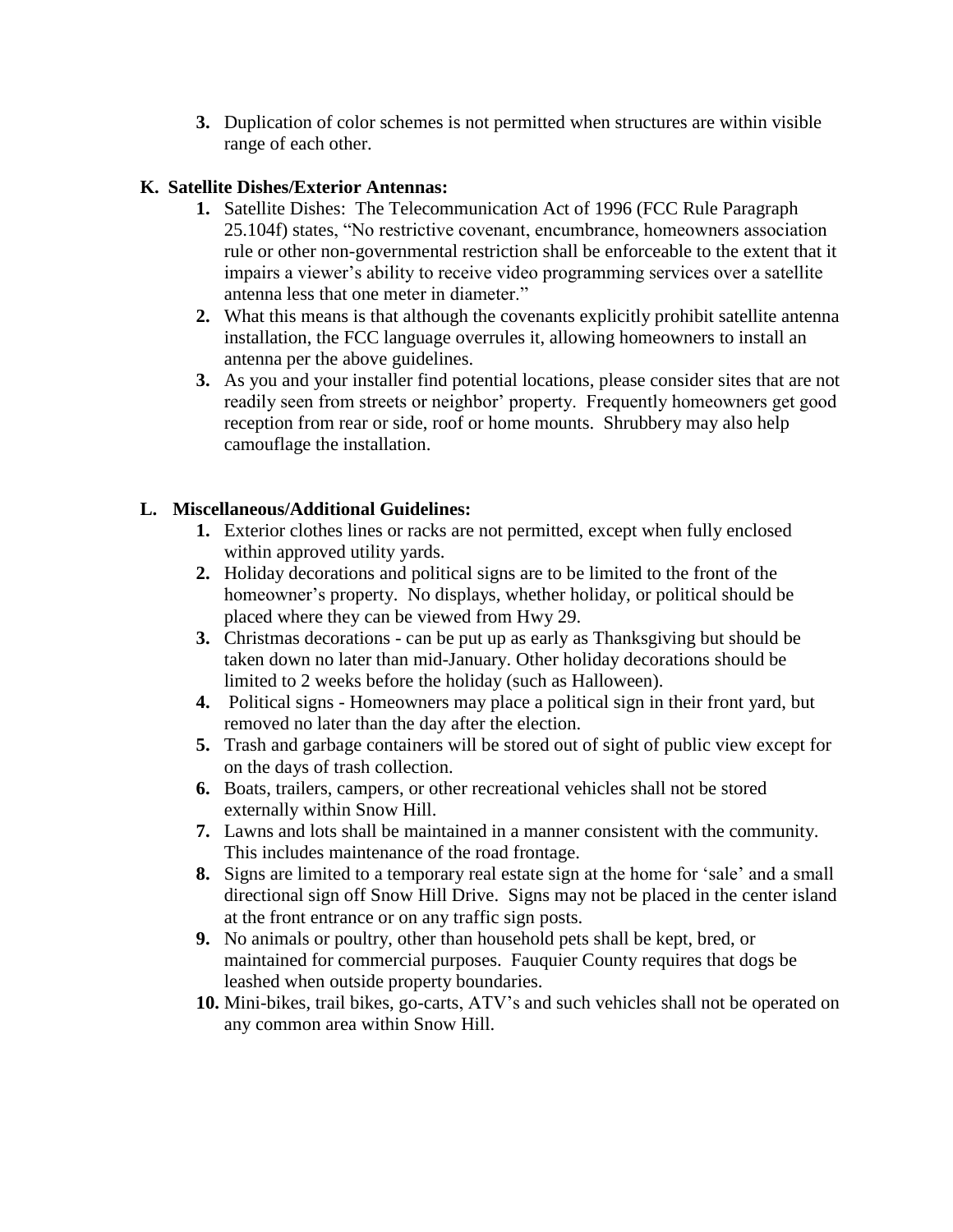### **PROCEDURES**

### **EPB Application for Exterior Alteration Procedures**

- A. Review the Declaration of Protective Covenants and Restrictions for suitability and compliance of the proposed change.
- B. Complete the Application for Exterior Alterations form with full details and attached drawings, illustrations, materials lists, colors, landscaping, and site plan showing location on property. Include estimated start and completion dates. Form is available from the EPB, Snow Hill Board Members, or on line at snowhillhoa.com.
- C. Obtain signatures of neighboring property owners who are adjacent and/or have a view of the proposed change. This is a necessary acknowledgement and does not constitute approval or disapproval on their part.
- D. Submit two copies of the application package to a member of the EPB.
- E. One signed and dated copy with an approval or disapproval response will be returned by the Management Company to the applicant within 30 days. No EPB or Management Company response within this timeframe constitutes approval of the proposal as submitted.
- F. The second signed and dated copy with an approval or disapproval response will be sent to the Management Company for records keeping and for their use in developing disclosure packets when a property is to be sold. The Virginia Property Owners Association Act (55-512(9)) requires the Association to provide a statement to the buyer regarding improvements or alterations made to the lot, or uses made of the lot, by the prior lot owner such that these alterations can be assessed for compliance in accordance with the applicable Covenants or Restrictions.

# **EPB Complaint Enforcement Procedures**

- A. Review the Declaration of Protective Covenants and Restrictions to determine suitability of the alleged violation.
- B. Complete the Complaint Form to report offensive and/or alleged violations in writing. Form is available from the EPB or Snow Hill Board Members.
- C. Submit completed Complaint form to a member of the EPB. All reported complaints shall be investigated by the EPB within 30 days. The EPB will also notify the original complainant of the action to be taken, and they will be told whether their complaint was valid or invalid.
- D. If the complaint is valid and a condition exists that does not conform to the covenants, or that there is an exterior alteration with no application on file, the EPB will request the Management Company to notify the homeowner in writing of the violation discrepancy. This notification will describe the violation, site the regulation not being met, and will also include EPB suggested corrections for the homeowner to accomplish to remedy the violation.
- E. When the homeowner remedies the violation, they should notify the Management Company of their corrected action so the EPB can perform a subsequent inspection and close the violation.